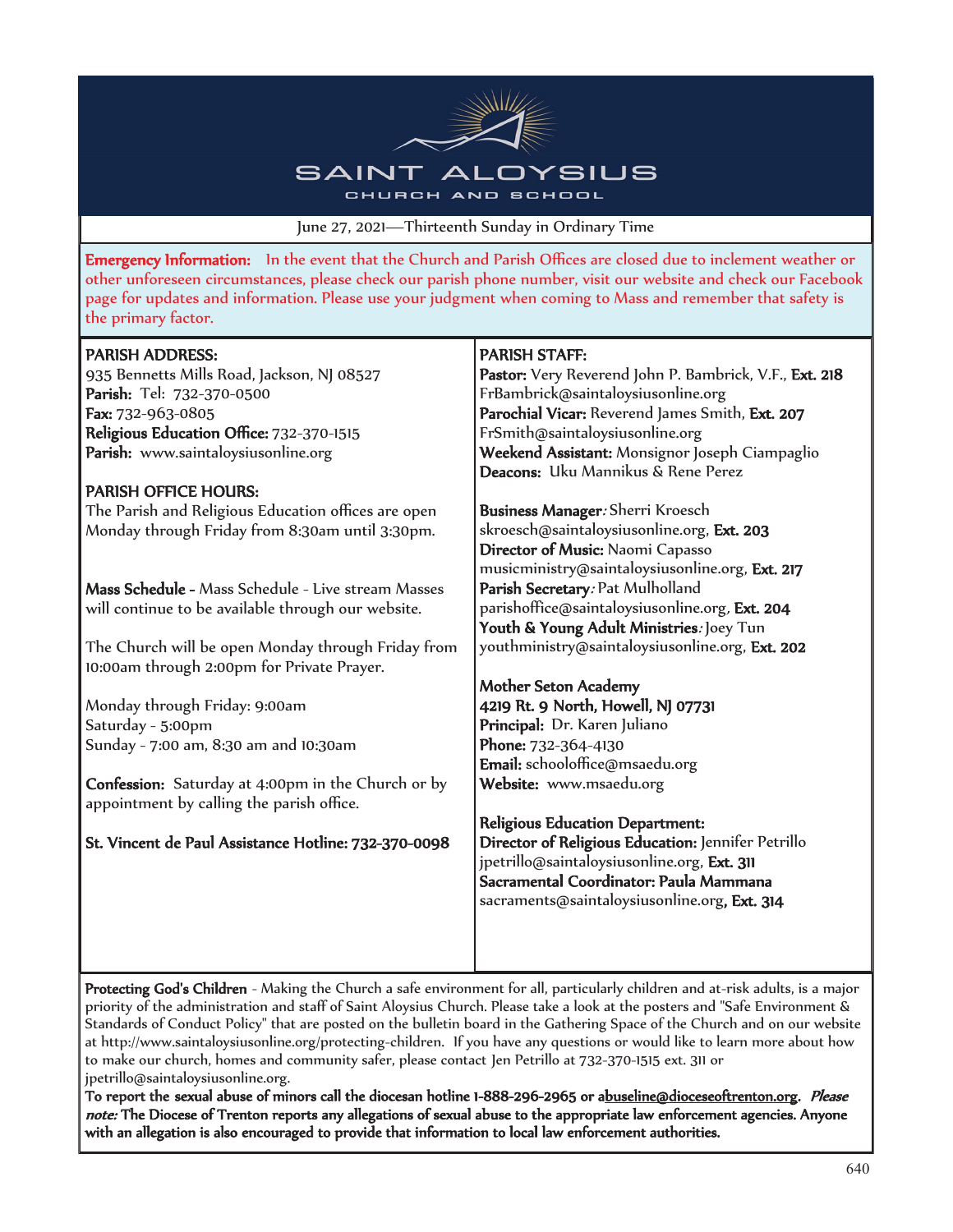

Dear Parish Family,

Each week attendance increases and what joy it is to see all of you and to be able to speak with some of you after such a long period of precautions. We welcomed back one of our two weekend assistants, Fr. Jim McDevitt who presided over the 5pm Mass.

Last Saturday just about everyone on the staff was away for the day at some celebration! Fr. Jim Smith had a family event, Msgr. Joe was away and 1 attended Fr. Fernando Lopez's 10<sup>th</sup> Anniversary of Priesthood Mass and Reception hosted by his Pastor and Parishioners at Christ the King Parish in Long Branch. It was a wonderful celebration not only of his anniversary but also is birthday (something north of 40, it seemed a state secret, lol). I also got to see Dante the Dog, who I can report is doing marvelous. He certainly enjoyed all the attention after the Mass when a flood of people came over to the rectory before heading to the reception! St. Aloysius was Fr. Fernando's first assignment after being ordained a priest and it is hard to believe he has been ordained ten years already! The first assignment is critical for newly ordained priests and it is also a special assignment every priest holds in his heart. It was good to see some representatives from St. Aloysius there that night. The people at Christ the King really love him and they gave him a grand celebration.

Monday June 21 was our Parish Patron Saint's Feast Day and I thank Naomi and the choir who came out with beautiful music to make the Mass festive.

The United States Conference of Catholic Bishop's met the week of June 14 and passed a resolution, by a margin of 75% of voting eligible Bishops, to ask the Doctrine Committee of the USCCB to draft a teaching document on the Most Holy Eucharist. While the secular media portrayed this as a document to prevent President Biden from receiving Holy Communion, anyone who read the Pew Study from 2019 knows it showed American Catholics have a very weak understanding of the Most Holy Eucharist. The Pew Study said more than 75% do not believe in the Real Presence of Christ in the Eucharist, a Core teaching of the Catholic Faith. Vatican II called the Eucharist the "Source and Summit" of Catholic life. What happens when the faithful do not believe in the source and summit? Not good at all, so we desperately need a teaching instrument. It rightly should come from the Bishop's who are successors of the Apostles and the Teachers of the Faith. The Doctrine Committee will draft a document which will then be circulated among the Bishops who will discuss it at their in-person meeting in November where they will add, subtract, correct, expand, debate and vote on it. Catholic media reports that the preliminary notes widely quote the teaching of Pope Francis, something the secular media have chosen not to report.

On Monday and Tuesday June 14 & 15 I attended a training for Police Chaplains at the Office of Emergency Management sponsored by the Ocean County Prosecutor's Office and Jackson Police Department. Some of you may know I serve as a Police Chaplain and have for several decades at various levels of Law Enforcement. This was the first time I was offered formal training and certification. It was an excellent program. During the short breaks it was good to connect with the various chaplains in Ocean County from so many different religious backgrounds. Ocean County is a diverse community and the splendor of many faiths was evident over the course of the two days, it was beautiful.

Peace and Good – Fr. Bambrick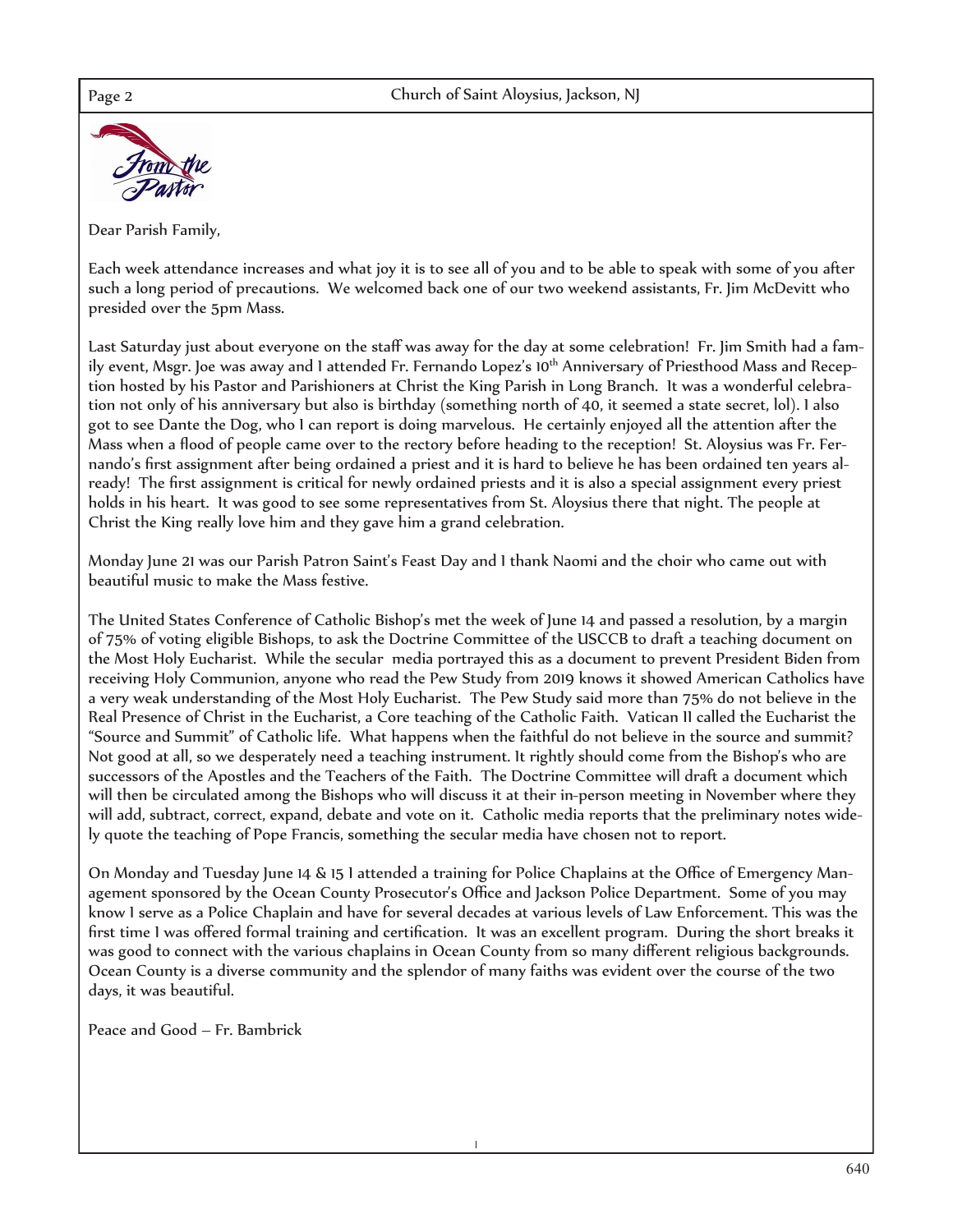

## **YOUNG MEN INVITED TO VOCATIONS MASS, BBQ WITH BISHOP**

An afternoon of discussion and camaraderie with the Diocese's shepherd and priests will take place June 29 for those discerning a call to the priesthood.

Bishop David M. O'Connell, C.M., will celebrate Mass at 4:30 p.m. in St. John Church, Allentown, followed by a barbecue under tents on the parish property. Men ages 15 to 40 are invited to attend.

"The aim of this event is to connect with potential new discerners, as well as to foster community among our current discerners," said Father Jason Parzynski, diocesan director of vocations. "It's a great low-key event to invite someone who is hesitant or just beginning to think about the priesthood."

Those seeking more information, men currently in formation and ordained clergy of the vocations team will be present at the barbecue.

"This is for those who … want to see what it's all about – an opportunity to connect, ask questions," Father Parzynski said. "The ultimate aim is to discern God's will and to help them have the confidence to make the next choice – whether it's to enter seminary or to go another direction."

Registration is required and can be made at www.GodIsCallingYou.org, or by emailing vocations@dioceseoftrenton.org. St. John Church is located at 1282 Yardville Allentown Rd., Allentown.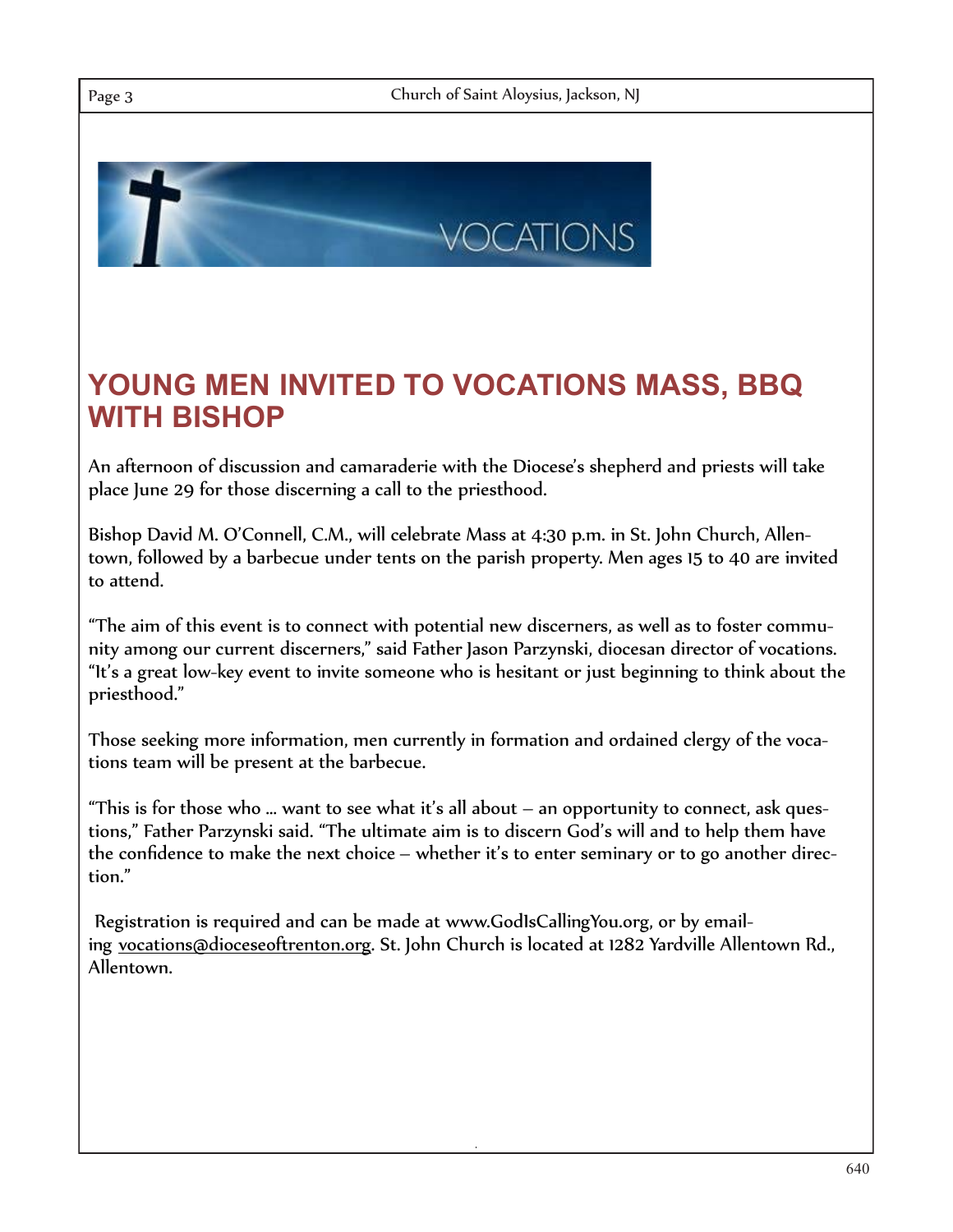Page 4 Church of Saint Aloysius, Jackson, NJ

| <b>MASS INTENTIONS</b>                                                                                                                                                                                                                                                                                                                                                                                                                                                                           |                                                                                                                                                                                                                                                                                                                                                                                                                |  |  |
|--------------------------------------------------------------------------------------------------------------------------------------------------------------------------------------------------------------------------------------------------------------------------------------------------------------------------------------------------------------------------------------------------------------------------------------------------------------------------------------------------|----------------------------------------------------------------------------------------------------------------------------------------------------------------------------------------------------------------------------------------------------------------------------------------------------------------------------------------------------------------------------------------------------------------|--|--|
| St. Aloysius Live Stream Mass Schedule and Sunday Worship Aid<br>via www.SaintAloysiusOnline.org<br>Daily Mass Monday through Friday - 9:00am<br>Weekend Mass Schedule<br>Saturday 5:00pm & Sunday at 7:00 am, 8:30am and 10:30am                                                                                                                                                                                                                                                                |                                                                                                                                                                                                                                                                                                                                                                                                                |  |  |
| Sunday, June 27, 2021<br>Parishioners<br>7:00 a.m.<br>8:30 a.m. Robert Pfeifer, r/o Barbara and Len Tafrow<br>10:30 a.m. Adolph and Sarah Bruno,<br>r/o Jeannette Bruno<br>Frank and Rose Manco, r/o Frances Manco<br>Monday, June 28, 2021<br>9:00 a.m. Leo "Dave" Creencia,<br>r/o Mr. and Mrs. Eolando Feleo<br>and Ryan Feleo<br>Tuesday, June 29, 2021<br>Ralph Coccari, r/o Jean and Joe Cosentino<br>$9:00$ a.m.<br>Wednesday, June 30, 2021<br>Bob Trapp, r/o Rosie Raymond<br>9:00 a.m. | Thursday, July 1, 2021<br>9:00 a.m. Joseph Greco, r/o Catherine Greco<br>Friday, July 2, 2021<br>9:00 a.m. Annual Enrollment<br>Saturday, July 3, 2021<br><b>Dorothy Marchuk, r</b> /o Ann Finkbeiner<br>5:00 p.m.<br>Sunday, July 4, 2021<br>Parishioners<br>7:00 a.m.<br>Salvatore Piccolo, r/o His Family<br>8:30 a.m.<br>Frances Greco, r/o Irene Oliveira<br>$10:30$ a.m.<br>Frank DeRiso, r/o Pam DeRiso |  |  |
| <b>Weekly Readings</b><br>Monday: Gn 18:16-33; Ps 103:1b-2, 3-4, 8-9, 10-11; Mt 8:18-22                                                                                                                                                                                                                                                                                                                                                                                                          |                                                                                                                                                                                                                                                                                                                                                                                                                |  |  |

 Tuesday: Vigil: Acts 3:1-10; Ps 19:2-3, 4-5; Gal 1:11-20; Jn 21:15-19 Day: Acts 12:1-11; Ps 34:2-3, 4-5, 6-7, 8-9; 2 Tm 4:6-8, 17-18; Mt 16:13-19 Wednesday: Gn 21:5, 8-20a; Ps 34:7-8, 10-11, 12-13; Mt 8:28-34 Thursday: Gn 22:1b-19; Ps 115:1-2, 3-4, 5-6, 8-9; Mt 9:1-8 Friday: Gn 23:1-4, 19; 24:1-8, 62-67; Ps 106:1b-2, 3-4a, 4b-5; Mt 9:9-13 Saturday: Eph 2:19-22; Ps 117:1bc-2; Jn 20:24-29 Sunday: Ez 2:2-5; Ps 123:1-2, 2, 3-4; 2 Cor 12:7-10; Mk 6:1-6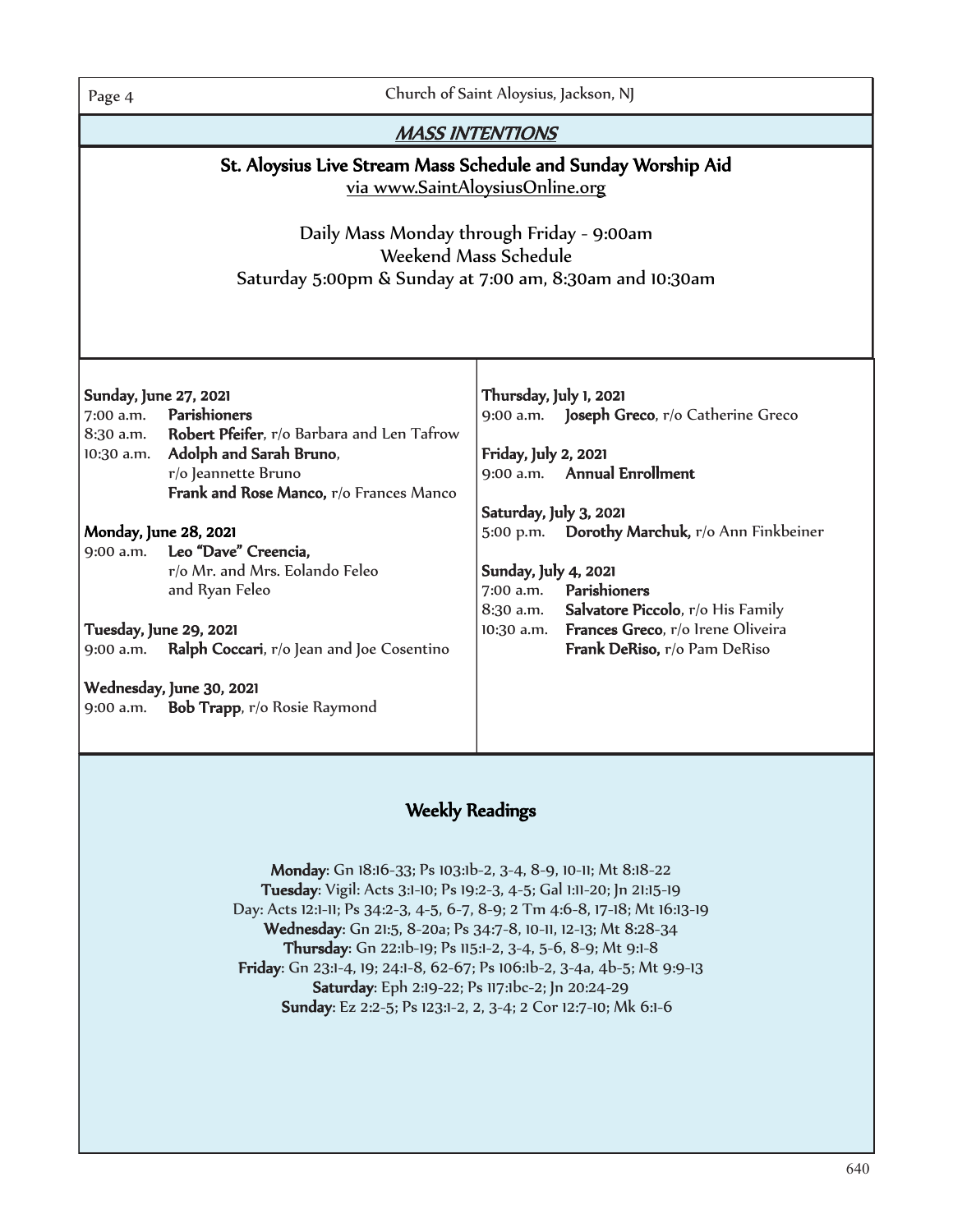| Page 5                                                            | Church of Saint Aloysius, Jackson, NJ |                                    |                              |  |
|-------------------------------------------------------------------|---------------------------------------|------------------------------------|------------------------------|--|
| PLEASE PRAY FOR THE MEN AND WOMEN IN OUR ARMED FORCES ESPECIALLY: |                                       |                                    |                              |  |
| OS2 David W. Beem                                                 | CLpL Eric Streiter USMC               | WOI Michael Lynch                  | <b>MSGT Darryl Guppy</b>     |  |
| GYSGT Chris O'Shea                                                | <b>CPT Thomas Dirienz</b>             | <b>SGT Nicole Marchitto</b>        | LCPL Ryan Barbato            |  |
| LC Sean Ippolito                                                  | LT2 George Wolchko                    | LCPL Nicholas Clemente USMC        | IC2 Christy Rabell           |  |
| PVT Donald C. Cleaves                                             | <b>CPT Chris Mision</b>               | SSGT Andrew Monigan                | MJR Daniel P. Brady          |  |
| SPC John E. Daly                                                  | MJR Daniel Murphy                     | <b>LCPL William Nelson</b>         | <b>SGT Michael Perez</b>     |  |
| <b>LCPL Matthew Tracy</b>                                         | CPL Keith Arway                       | Sgt Christopher Roitzsch USMC      | OS3 Steven Chennells         |  |
| AIC Ryan Johnson                                                  | SSGT William Jansen                   | PVT John Jad DeStefano             | <b>LCDR Matthew W. Smith</b> |  |
| <b>CPT Patrick Horan</b>                                          | SGT Daniel Sanchez, Jr.               | <b>SGT Michael R. Collins USMC</b> | CPT Michael Loconsolo        |  |
| 1st LT. Ross Trampler                                             | CPL Robert P. Kocsis USMC             | <b>PVT Sean Brenner</b>            | CPT Robert Murphy            |  |
| CPL Alex Raney                                                    | <b>SSGT Philip Raimondo</b>           | <b>LCPL Matthew Ribera</b>         | CPL Brandon A Densmore       |  |
| <b>SGT Craig Bauerlein</b>                                        | PFC Timothy Rodman Sheeran            | SGT Thomas J. Crennan, Jr          | <b>MJR Scott Davis</b>       |  |
| SPC Daniel Beagan                                                 | SPC Martin M. Kabba                   | CPT Laura A. Newman                | <b>SFC Raymond Ostrowsk</b>  |  |
| <b>SFC Matthew Brickley</b>                                       | PVT Angel Louis Merced, Jr            | <b>CPT Patricia McDonald</b>       | LT2 Robert F. Farrell        |  |
| PFC Adam Felibrico                                                | <b>SN Robert Titus</b>                | H.M. James S. Cooney, USN          | SPC Joe Lovallo              |  |
| PVT Kyle Haren                                                    | HTFA Kevin Thompson                   | CDR Matthew James Bowen USN        | <b>MSGT Leo VanMiert</b>     |  |
| <b>TSgt Anthony Capasso</b>                                       | EM3 John Questel                      | CPO Christopher McCormack          | LT Karen Sclasani            |  |
| Lt. Marco Jon Barral                                              | CPT Jason DiDomenico                  | SGT Johanna Lovallo Medero         | <b>SGT Leonard Medero</b>    |  |
| LT2 Air Force Cameron Lindsey                                     | LT2 Air Force Nicholas James Accardi  |                                    |                              |  |
| <b>CPT</b> Eric Dixon                                             | <b>SSGT Conor Neil</b>                | <b>SGT</b> Justin Silk             | Lt2 Scott Maraldo            |  |
| Sgt. Evan Myhren                                                  | Sr. Airman Patrick Robert McCloskey   |                                    | MJR Kenneth Brady            |  |
| Capt. Robert F. Farrell                                           | Army Recruit Logan Mora               |                                    |                              |  |

### In Memoriam

 Please remember in your prayers these friends of our Parish who have recently died. Please also pray for all the deceased members of our Parish, the Souls in Purgatory, and those who died in the Service of our Country. May they enjoy peace in new life with Christ Jesus.

INTERCESSORY PRAYERS Lord of Life, you desire wholeness for your people. Be with those who ask for help. Please bring health, healing and hope to those in our community who ask for our prayers. Amen. Timothy Dolan, James McMahon, Kathleen McMahon, Diane Carriero, Susan Gardner, Christine Church, Maria Petrocelli, Ercolina Petrocelli, Caryn Cohen, Tony Rosselli, Cathie Lovuola, Curtis Hart, Vinnie Gagliardi, Jen Arico, Margaret Yousses, Vocation Awareness, Janis Bell, Christopher Hunt, Brian Venables, Joyce Dempsey, Andrea Virella, Harriet & Robert Milne, Logan Martucci, Cyril Weaver and Baby Nicholas, Kimmie Luke, Paige Luke, Stephen Maraldo, Christine Vivona, Karen Cassidy, Owen Leccese, Signe Koval, Hank Lilienkamp, Walter Heublein, Kelly Pierfy, Jimmy, Sammy, Melissa Whitehead, Carlos Ascevido, Noreen Harold Fell, Lois Roby, Mary Stewart, Richard Reba, Dan Licknack, Rachel Lynn Franek, Frederick Mcgrathan, Sr., Kevin Barone, Kathryn Ghnouly, Carol Joseph, Ed Long, Michael Willie, Ricky De Blois, Anastasia Aserdziez, Pat Gallagher, Louis Tanini, Sophia, Mike DiS., Michael Murawski, Donna Maglio, A Special Intention, Joey Rubino, Chase Joseph Ruggiero, Bonnie Ruggiero, Ray Perez, Elmire Buannic, Jerry Cohen, Ann Cramer, Annamarie DeLeonardis, Ryan Nodine, Kristen Sotack, Aunt Mary, Marvin Bernstein, Lydia Gonzalez, Nicholas Lacitignola, Nicholas DeVito, Chris Bligh, Tara Gaffney, Ed Skok, Koren Dubbs, Judy Saal, Ayesha Hordugoda, Susan Scalzo, Barbara McCoy, Talia Nielsen, Sonny Panattieri, Family & Friends, Peace on Earth, Raymond Mamazza, Sr., Baby Benso, Ronnie Perry, John Ghnouly, Deirdre Sriwardena, Bernadette Malter Reed, Charles Sharo, Peggy Murphy, Colleen Owens, Brian Camera, Judy Weaver, Roger Kliemisch, Karen Shines, Jaclyn Mooney, Greg Rinaldi, Andrew Harsanyi, John Harsanyi, Marge Sabo, Jacquiline Krutulis, Bertha Vihonsky, Maggie Wright, Anthony DiPaolo, Luka & Amanda Zrno, Richard Pancredi, Peter Rodriguez, Baby Adam Mastrianni Sorge, Paula Ricciardi, Trevor Finamore, William Raimondi, Lauren Brescia, Steve Blecki, Theresa Chowdhury, David Buckley, John Longo, Dana Baker, Denis Campbell, Bernadette Clifford, John Salvatore, Bob Horrigan, Angela Hardie, Melissa Banard, Diane Fitzgerald and Samuel Catalino, Dana Baker, Barbara Scarpetti, Michele Fletcher, Owen McCabe, Lance Hilkene. Pat Tancredi, Kristi Grassi, DeeDee, Barbara O'Reilly, Frederick McGrathan, Mary Galante, Frank Hubit, Frank Jelley, , Richard LoPresti, Gemma Sellitto, Meriel Held, Sharon Knipper, Jodi Fletcher, Catherine Ryan, Vincent Maione, Emil Milano, Zak and Jill, Toni Martorano, Ray Perez, Brian Cassidy, Michael McGranthan, MaryAnn Pucilowski, Susan Miluk, Charlotte Barnard, Uku Mannikus, Bozena Lukaszewicz, Melissa Couto, Barbara Sullivan, Robin Costa, Jack Collins, Judith Weaver, Theresa McGranthan, Pat Scimica, Lawrence Fitzimmons, Carol Meltzer, Patricia Atkins, Karen Foerschl, Audrey Campbell, Heather Burr and baby Lola, Ron and Sue Daquila and Kenny, Christine Lanzaro, Kathy Gray, Angelina Valko, Sue and Joe Nicolapodolus, Brian Daly, Marie Zimbile, Karen Cummings, Judy Saal, Danny and Linda Paliaga, Angela Hardie, Nancy Hegedus, Jason DiDomenico and Most Rev. David M. O'Connell, C.M., J.C.D., D.D. , Eric and Dick Lund, Chris O'Connell, Anthony Pelle, Jr. Charley DeMaio, Eileen Malter. Thank you for your prayers for all those on our intercessory and armed forces prayer list. To add or change information please contact the Parish Office.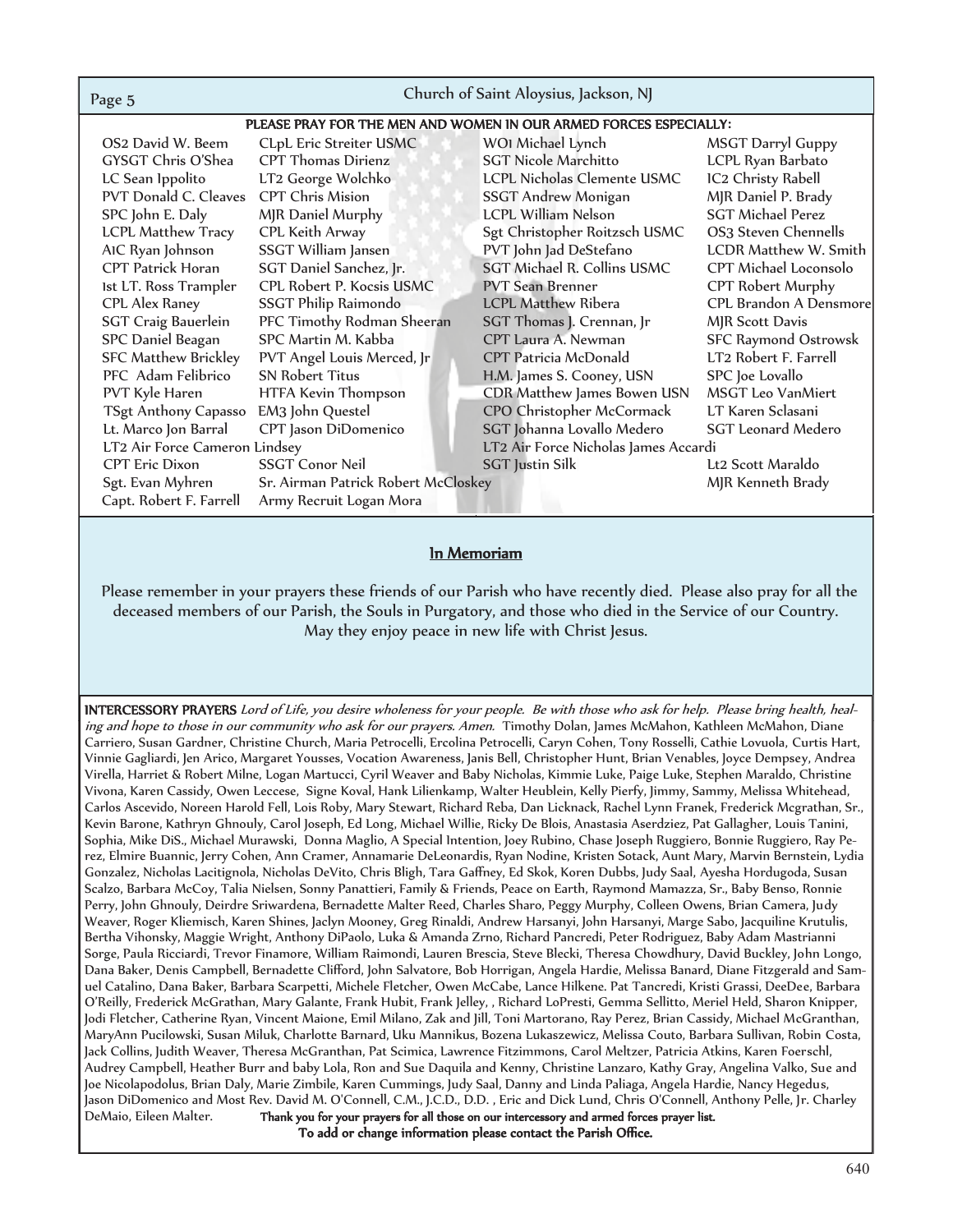ANNUAL ENROLLMENT: Rose Hubit, James and Natalie McMahon, Francesco Olivieira, Tom Ferullo and the Ferullo Family, Richard Iacono, Arlene Hassler, John Riso, Donna Sullivan, John Tachon, Sr. , Anthony Riccio, James Castagana, Rose & John Basiak, Linda Alm, Francis J. Brauner, Tom Fitzsimmons, Antoinette Cerullo, Stephen Flickinger, Anthony Lanni, Elayne Smith, Jose Flores, John Fedor, Margaret Sommer, George Dormandski, RoseMarie Ward, Mario Spina, Agnes Oleniak, Julius Witczak, Anthony Witczak, Nely and John Olenski, Tony Galante, Edward Holowienka, Donald Sweeney, Ivan Sriwardena, Harry and Phyllis Gunasekara, Alyce Hering, Peter Miluk, III, Patricia Graf, Edward Kennedy, MaryAnn DeFalco, Joseph Sacina, Mary Vadala, Anthony Giammona, Catherine Watkins, Frances Grieco, Uku and Christal Mannikus, Michael Barone, Barbara and Alice Henriques, Edward Sweeney, Bozena Lukaszewicz, Thomas Cetnar, Ameial Marie Havrilla and the Clifford and Havrilla Families, Msgr John McCarthy, Deceased Members of the Limberti Family, David Murray, Warren Leidenheimer, Teresa Brown, Richard Galati, Bob Uhlman, Virginia Onagura, William McCarthy and Family, Boryschuk Family, Louise Jones, Alton J. Bennett, Sr., Bergen Mesko and Family, Religious Education Volunteers, Bless our Family through His love and guidance, Manny Oliveira (10 year Anniversary), Boscarino Family, Johnson Family, Joseph Simpson, Jr., Philip Yasso, Elizabeth McGovern, Kuhl, Pitkethley, Quillinan and Walters Families, Jim Kraeutler, Lorraine Patanella, Heather Ann Wollack, Cunningham, Jacobs, Thezan, Theodore, Jourdan, Cabrol, Duplan and Butler Families, Sophie, Anthony and Ted Wojton, Rosemary Hunter, Jean and Michael Zisa, William Campbell and Merced Loterena, Kathleen Angel, Steven Pirniak, Joseph LaScala, Kathleen Angel, John Congo and Family, Anna Profaca, Marie Roberts, John Castagna, Mark Cabrol, Robert Renode, Jr., Alice Dowling, Cheryl Dowling, Thomas Gaven, Jr., Elizabeth Guinta, Jean Day, Thoams Sullivan, Kevin McWeeney, Maria Infante, Andrew Kuminski, Spencer Callahan, Tom and Mary Kenny, Sr. Ellen Roach, Brian Sosa, Peggy Iorio, Richard Ott, Eileen Joseph Flanagan, Joyce Hansen, Mary Condreas, Antonietta Lijoi Suzanne Petrizzi, William R. Abrams, III, Barbara Margan, Stephanie Santora, Arthur O'Connell, Frances and Fehmi Emanetoghu, Evelyn Manvill, Francis Jelley, Gisele A. Tassy, Dianna DiMento, Brendan Maguire, Miriam A. Whalen, Teddy Domanski, Connie Russo-Riley, Carmela Vicidomini, Marie Pompa, Frank DeRiso, Joseph & Giz Kaleycik, Michael & Julia Podhayny, Eileen & George Graziano, Joseph Moroney, John P. Riso, Karen Foerschl, Rose Walp, Mike and Jamie Scala and Family, Joseph DePalma, John Genuard, Jr., Fortunato S. Perez, Patricia Indiveri.

### We have many options for a long term remembrance of a loved one. Please call the Parish Secretary, Pat Mulholland, at the Parish Office for additional information.

Annual Enrollment – 12 Masses celebrated the 1st Friday of each month at 8:00am (\$25.00 donation for 12 Masses). The Gift of Bread and Wine – Can be offered for one week (Sunday through Saturday) for a donation of \$50.00. Devotional Lamps are silent sentinels lifting up our prayer intentions to the Lord even when we cannot be physically present in the church. You can honor or remember a loved one with one of the Devotional or Shrine Candles in the Church.

Sanctuary, Blessed Mother and Holy Family Devotional Candles will be lit in honor or memory of your loved one (\$25.00 donation for one week)

**Shrine Candles** – Located at the entrance of the Church, these candles will be lit in honor or memory of your loved one and includes a label listing your loved one's name for a period of one year (\$250.00 donation per year).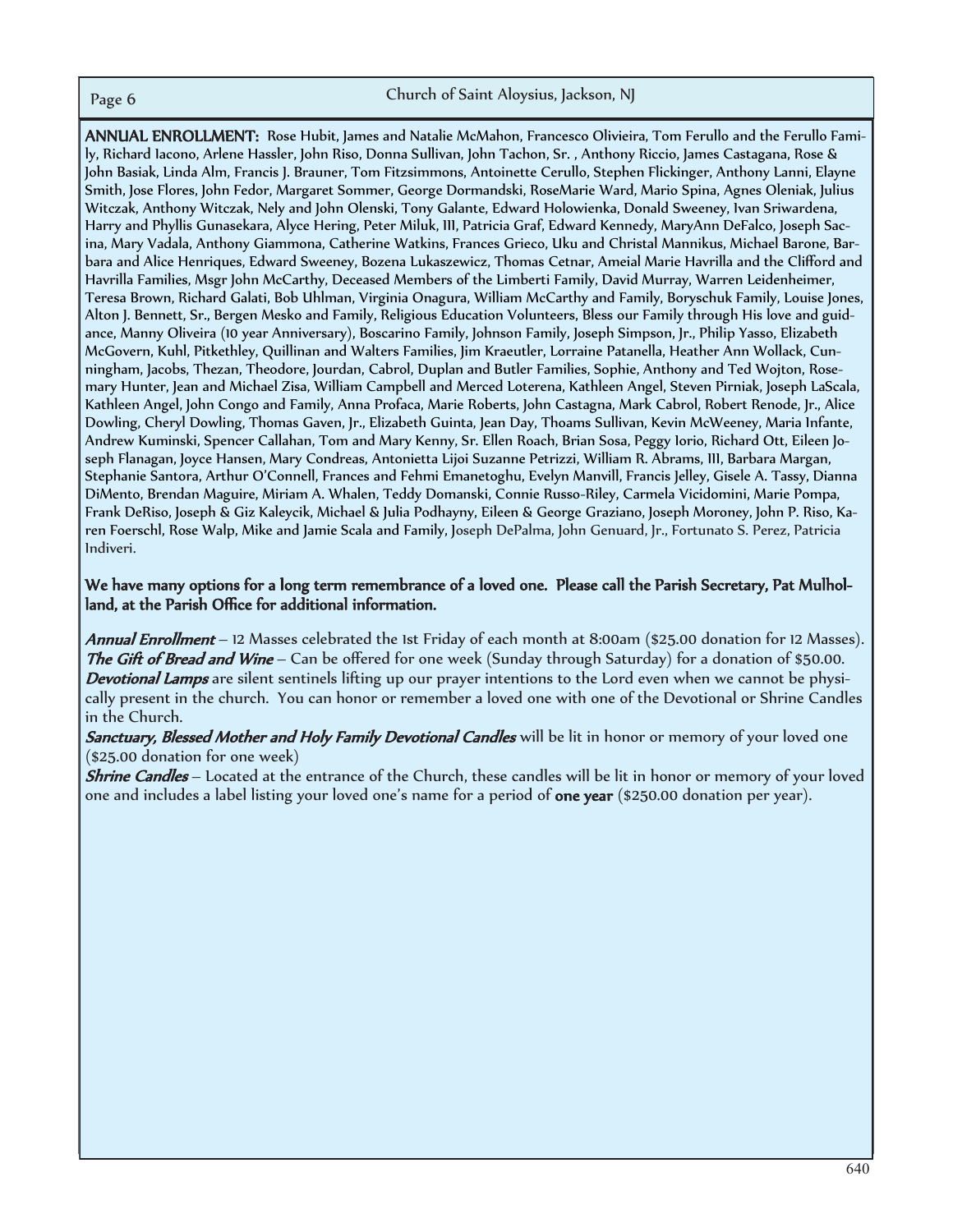# Page 7 **Church of Saint Aloysius, Jackson, NJ** Offering

Envelopes 2021 Offering Envelopes are ready for pick up in the Gathering Space. Please stop by the tables to locate yours.



Donating Blood = Saving Lives. Mother Seton Academy and the Jackson Knights of Columbus #6201 have partnered with Vitalant again offering several dates to donate blood. Use the following link to easily schedule an appointment using 08527 (zip code) and Ocean (county) or Jackson (town) to schedule an appointment at the Jackson KofC Council Home on Bartley Road. https://learn.vitalant.org/LP=148?drive\_code=XMSA&division=NORTHEAST%26%region=MVL. Next date is June 28 from 1:00-7:00pm. Be a hero and help save a life.



St. Joseph by the Sea Retreat House, South Mantoloking, is looking for a part-time cook as soon as possible. For information please call (732) 892-8494. Ask for Sr. Brunilda Ramos, M.P.F., Executive Director.

St. Elizabeth Ann Seton Church in Whiting is sponsoring a "Cash Calendar Raffle" which runs from July, 2021 through December, 2021. Tickets are \$25 each. Contact the SEAS parish office **h** for information 732-350-5001.



Ever wonder what it's like up on the altar? Why not be an altar server and join the Liturgical Ministries of the parish. Altar servers are leaders and help set an example to other parishioners of how to participate during Mass. If you are a girl or boy in grades 5-12 and would like to be an altar server, please contact the parish office at 732-370- 0500 ext. 204 to inquire about training.



**St. Vincent de Paul News** - At long last, the membership of St. Vincent de Paul will be gathering for a meeting in the cafeteria on Monday evening, June 28 at 7 p.m. Current members are urged to attend, and all adult members of the parish are encouraged to come see what the ministry is about.

It goes without saying that the past year has held its challenges. For the safety of all concerned, members no longer visited people in their homes. Our phone intake volunteers continued to maintain the hotline five days a week and all callers were vetted over the telephone for potential financial assistance. We look forward to the time when in-person visits can be resumed. We sincerely thank those of you who continued to support the ministry through donations, enabling us to assist Jackson residents with rent and utility payments, food and car repairs during the pandemic, without interruption. May God bless you for your generosity.



 $\gamma$  Make joyful noise into the Lord! Our choir has resumed rehearsals on Thursday at 7:30pm. If you've missed singing all year, please join us and become part of our musicial team. We hope to see you at rehearsal!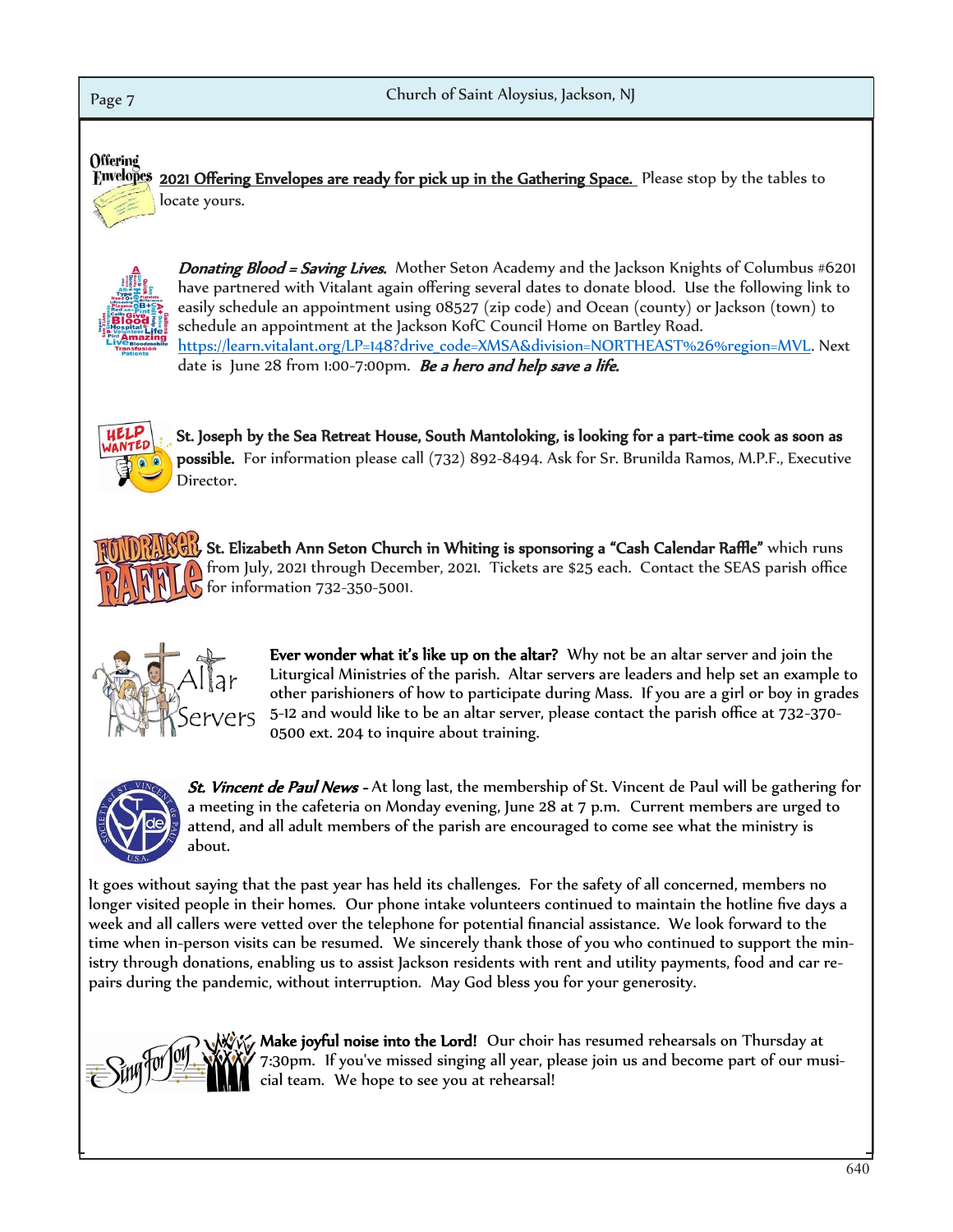Page 8 **April 23, 2017 Church of Saint Aloysius**, Jackson, NJ

Father's Day

Happy Father's Day to our Priests, Deacons and the men of the parish.

May God continue to bless you and grant you strength, grace and joy.

Louis Amendola, James Ariemma, Edmond Arkley, Peter Attardi, Joaseph Baldini, Alexander J Balestrieri, Rocco Barkalow, Dr. G. Barone, Charles Barone, P. Barrett, Edward J. Barrett, James Bassi, John Beck, John Bilz, Salvatore Bivona, Walter A. Brey, Lawrence Bueharske, Joseph Campanella, Joseph Campbell, William J. Capone, Francesco Castelli, Robert Castelli, Salvatore Catarella, Domenick Censoplano, Sr., Carlos Chambers, Thomas Chmielewski, John Chojnacki, Jr., Bob Chojnacki, Sr., Robert Cinque, Anthony Conforto, Francesco Connell, R. Francis Connell, G. Conway, Joseph Conway, Stephen Corsentino , Joseph Corsentino, Jr., John A. Cowen, Marshal Cowen , James Marshall Cowen, Sr., William Craig, Carmine Cundari, Tom Curran, John Cymmer, Thomas W. D, Steve D, Peter D'Angelo, Joseph C. Daquila, Bernard Daquila, Sr., Bernard Decastris, Fernando DeCastris, Luigi DeLeo, Patsy Paul Dellegrippo, Sr., Vito DelMonte, Frank DelMonte, Tom and Frank Devaney, Peter DiGiacomo, Joseph DiMaio, Carmine Dino-Guida, Lino Dino-Guida, Lino DiSerio, Al Dolan, Edward H. Dolan, Edward W. Dolan, Edward G. Edwards, Alan Ehrmantraut, Arthur J. Ehrmantraut , Arthur Ehrmantraut, Sr., Arthur Elardo, Anthony Ennas, Vincent Families, Torres & Monahan Families, Miranda, Palencia, Marcel Farinaro, Louis Feliciano, Frank Feliciano, Maise Ferraro, Joseph Fertal, Joseph Fialla, Roy Findley, Hal Fiutard, Sam Flanagan, Mike Foerst, John G. Fontana, Tom Forziati, Gary Fracalossy, Raymond Fromm, Fred Gabree, Rodney Galati, Sr., Richard Gambino, Joseph Gambino, Rosario Gera, Paul Geriniano, Bill Giannone, Mr. Corrado Gilmore, Edward Gilmore, Daniel Giordano, Joseph S. Giordano, James Giordano, Thomas Godleski, John J. Godleski, Sr., Chester Hardy, Sr., Robert F. Harrison, Arthur Hegstetter, Edward Heublein, Walter and Anna Hickey, James Hilkene, Ashton Hinkelbein, Sr., Arthur Hoffman, John Holloway, Evrett Houlihan, Larry Houlihan, Larry Houlihan, Martin House, John Hyer, Stanley Iannarone, John Imperiale, Sr., Albert Iorio, Vincent J. Ioveno, Genaro V. Jancola, Peter E. Jannuzzi, Anthony Jelley, Frank J. Johnson, Robert Jusinkski, Ted K , Alex Kortrey, Harry W. Kortrey, Harry G. Kwiecinski, Paul LaFroscia, Louis LaFroscia, Frank LaScala, Joseph Lavin, John J. Lawson, Charles Lella, Christopher Lella, Jr., Joseph Lella, Sr., Joseph Leonardis, Carmen Leonardis, Frank Lepre, Leon Lichetenstein, Edward Locatelli, Mario LoRe, Stephen Lucas, Emery Lusio, Manuel Lussoro, Anthony Luttman, Robert Lyons, Michael Madej, Richard S. Madonna, Paul Madonna, Pat Martino, Sr., Ronald Mayer, Sr., Edward A. McCabe, Henry T. McGill, John McMahon, James McPhillamy, William Mianosi, Joseph Miele, Aniello Miller, Joe Minger, Eugene Miranda, Sr., Fernando B. Monahan, Joseph Mondella, Mr. Ralph Morrell, Harvey Mrozck, John Mulholland, Graham Mulholland, Alexander Murdocco, Louis O'Donnell, William J. Orr, Robert Otten, Edward J. Padron, Sr., Roque Palencia, Jose Panico, Carmine Pardal, Manuel Patete, Michael Patete, Vincent Patete, Jr., Rev. Michael Pelley, William J. Petraglia, Frank N. Pfeifer, Bill Picca, Giorgio Picozzi, Anthony Pilate, Wlater Pino, Frank Pino, Joseph Pirolo, Fred Poggioli, Pietro Pompa, Vincent Pompa, Vincent Pomposelli, Joseph Prudenti, Al Rapp, William H. Raymond, John Reedy, Frank A. Reedy, Clark F. Rispoli, Thomas Peter Robbins, Dave Rocca, Nicholas Roche, Jr., Art Romano, Frank P. Romano, Joseph S. Rosciano, Sr., James Ryan, J. Sabol, Andrew Sacina, John Sacina, Joseph Salazar, Nicanor Sandtner, Frank and Theresa Santino, Harry Scalzo, Jr., Joseph J. Scalzo, Sr., Joseph J. Scanlon, John Schiavone, Louis Schiazza, Bob Schirmer, Bruce Scognamiglio, Joseph Scognamiglio, Liberato Scotto, M. Scovin, Abdrew Semenza, Dominick Serrano, Carlos Silecchia, Giacamo Silk, Ronald Silk, Jason & Justin Silvestre, Jack Simone, Vito Simone, Dom Skowronski, William Smith, R. Francis Sommer, Otto Sorge, Al Spinelli, Angelo Stauffer, Robert Stenmark, Raymond Stewart, William Stief, Francisco Stivala, Nichols Stivala, William Stivala, Thomas Stone, Sr., William H. Stryker, Dennis Stypula, Stanley Svaikauckas, Frank Talias, Michael Tavella, Saverio Taylor, Edward R. Tierney, Al Tinko, Michael Tirico, Michael Tirico, Anthony Torres, Francisco Townsend, John Tredici, Vincent Tusi, Antonio Ungeheuer, Benjamine Valentino, Domenick Valentino, Fortunato Vega, John Ventriglio, Dominick Vera, Victor Verdi, Carmine Verzella, Anthony Vicidomini, Ciro Vicidomini, Ciro Vitale, Phillip Walsh, John G. Waltz, Steve Wende, Charles Whalen, Walter V. Wilkens, Eric Yostpille, Henry Yostpille, John G. Zimbile, Michael Zipp, John Zipp, Joseph , All Fathers , Sons & Sons in law , Relatives & Friends , All Stosz Family.

Names reflect those received in the parish office by June 10, 2021. We apologize for any omissions or misspellings*.*